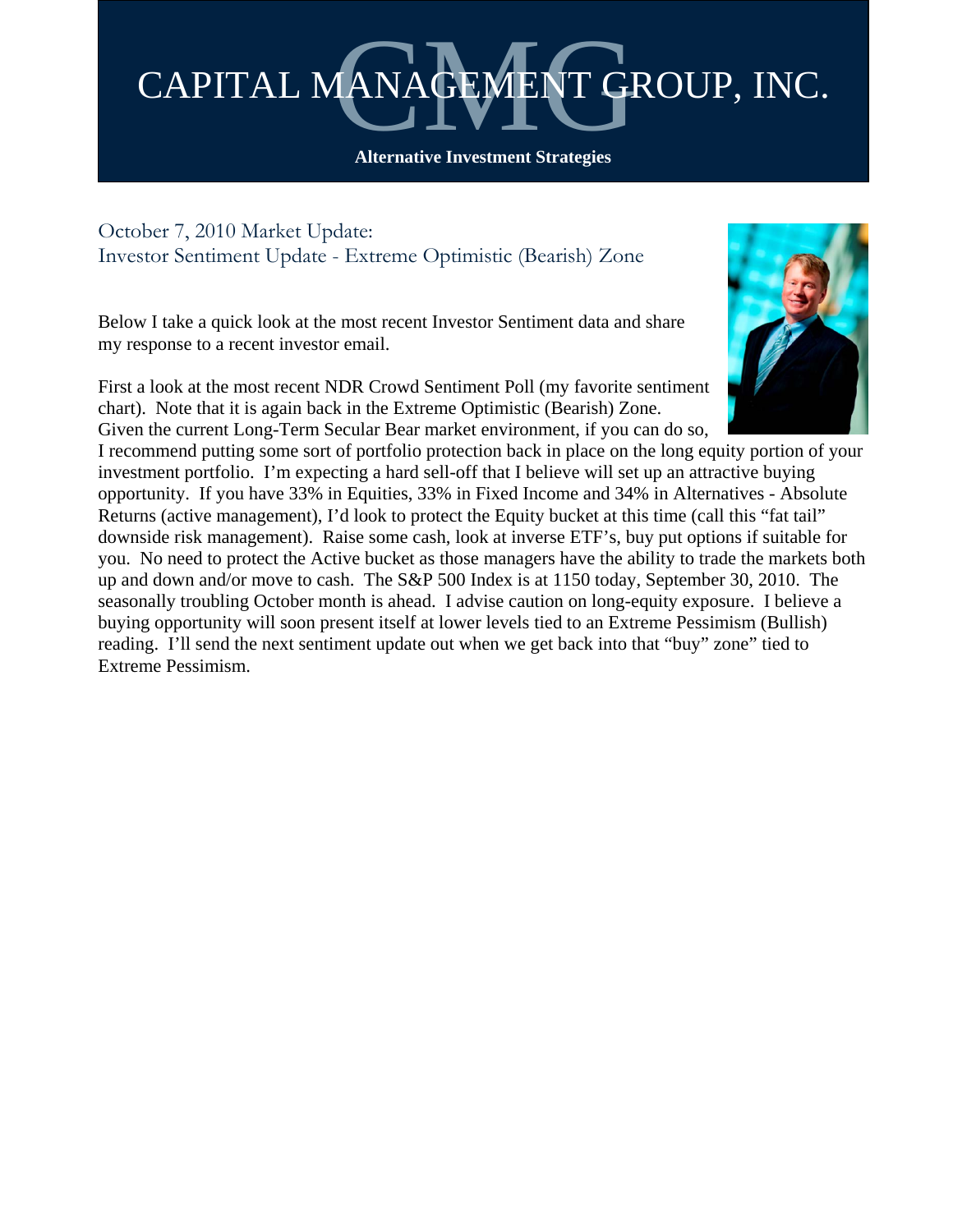Sentiment Chart:



## Investor Behavior matters:

I believe investor behavior is a key to long-term investment success. We can read all of the books that teach us about the markets and follow the research from the brightest minds (gurus) in the business; yet if we can't honestly understand our own emotional behavior patterns, I believe we are destined to underachieve. I recently received an email from a former client. It said, "Dear Steve, I like your positive reports; but when I was invested with your company, I lost 10% of my funds." Following is my response. I touch on Investor Psychology, Sir John Templeton and the DALBAR study, which shows just how much the average investor underperforms.

## Dear Investor,

Appreciate your email.

I've been in this game a long time. There were many times over a 12 to 18 month period that we have been in a draw down yet our returns over time have been pretty good. I've been called both hero and goat – sometimes on the same day (depending on which client and the date that client started with us). I'm neither. If your time frame is short-term, then you should be invested in CD's or Tax Frees (but don't extend those maturities too far out due to risk of rising rates 2-5 years from now). The Scotia S&P Plus allocation was the driver for your underperformance during the period you were with us. The strategy has never had a losing year, there were several other periods when he was down over 12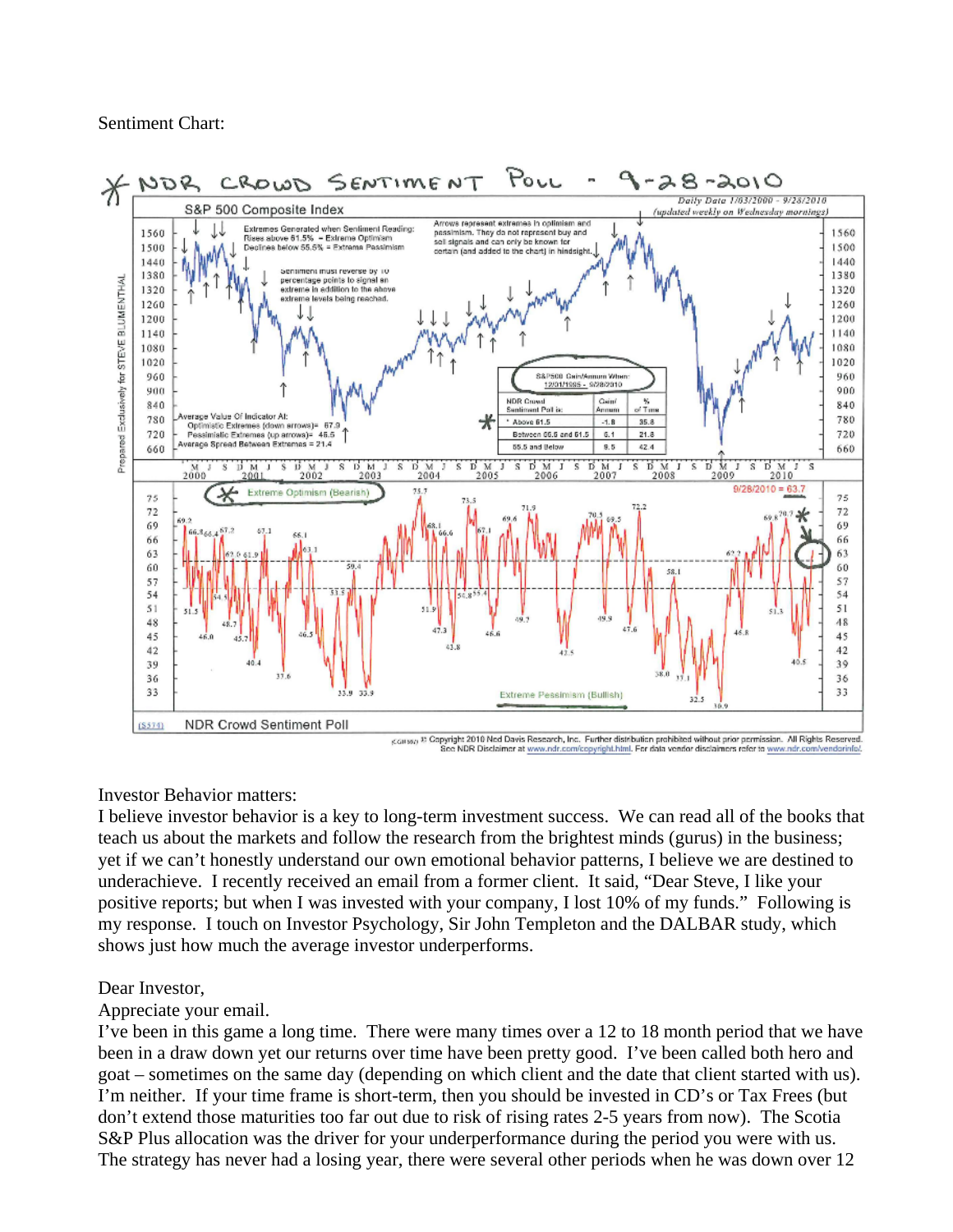months, did very well in 2008 when the world crashed, and he averaged over 25% net of fees per year since 2004. I believe he has a solid process with probable edge. I wouldn't sell out of exposure to that strategy, I'd add more or rebalance to have a targeted exposure. Investing is a tough thing to do. I believe it is more about human psychology. Most investors buy and sell at the wrong time. DALBAR did a study that reflects this incorrect behavior clearly. Over the last 20 years, the S&P 500 Index gained 8.35% yet the average equity investor gained 1.87%. Interestingly, the Barclay's Bond Index gained 7.43% yet the average bond investor gained just 0.77% (data from Investment Company Institute, Morningstar and DALBAR, Jan. 1989 to 2009). The reason is that investors are always buying and selling at the wrong time. I can send you the research if you'd like to see it. In the past, I have written about Sir John Templeton: "Buy when everyone else is selling and sell when everyone else is buying". It is not an easy thing to do. Most people simply can't do this and it is why most people fail to make money investing (re: DALBAR study). I wish we always produced positive returns but that isn't real life. I advise clients to give a strategy time to work through a full cycle (call it three plus years). Of course, no investments' past performance can guarantee future returns. Nor can ours. I know that is hard to hear because all of Wall Street says just hang in there. Most of Wall Street sells you the next great thing just after that great thing had a great move (they know investor psychology). It is hard to invest just after an underperforming period. Ultimately, it is a question of portfolio balance and the shape of your portfolio allocation depends on things that are important to you (your risk tolerance, needs, investment time horizon, etc.). It has also been my experience that most people do not have a game plan. I'd encourage you to set a plan in place and be prepared to execute that game plan (that includes buying when you are most scared and selling when you see that everyone else is excessively over optimistic). It means following your investment game plan. An allocation to Actively Managed Strategies (like CMG) is just a part of an overall portfolio structure. Every strategy will hit a rough spot. It is how you handle that rough spot that I believe defines your long-term success. I'm really sorry we lost your business, I truly wish you the very best, and of course we would love to have you back as one of our valued clients.

With kind regards, Steve

Stephen B. Blumenthal President, CEO CMG Capital Management Group, Inc. 150 N. Radnor Chester Road Suite A150 Radnor, PA 19087 steve@cmgfunds.net 610-989-9090 Phone 610-989-9092 Fax

## **Important Disclosure Information**

This message (and any associated files) is intended only for the use of the individual or entity to which it is addressed and may contain information that is confidential or subject to copyright. If you are not the intended recipient, you are hereby notified that any dissemination, copying or distribution of this message, or files associated with this message is strictly prohibited. If you have received this message in error, please notify us immediately by replying to the message and deleting it from your computer.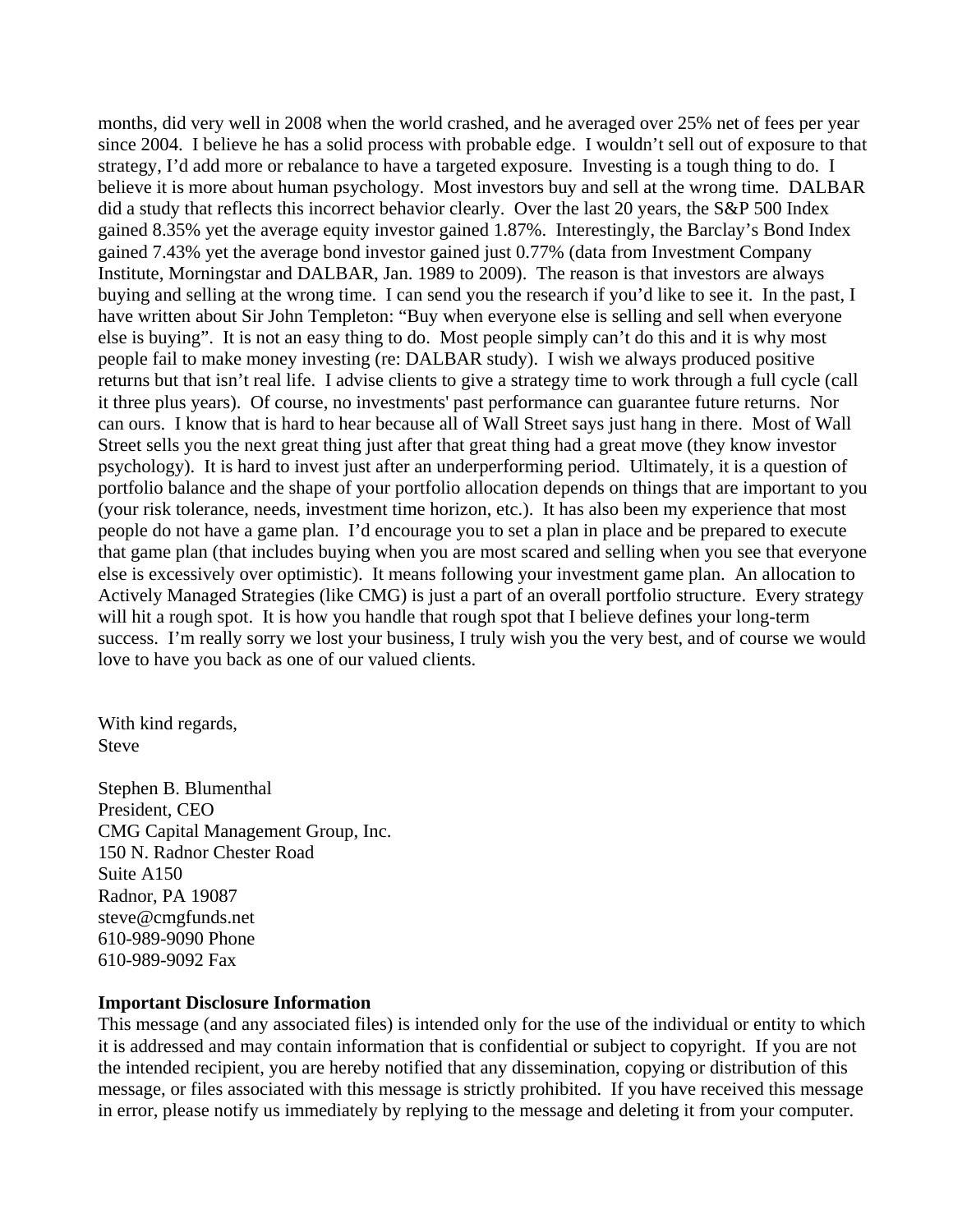Please remember that past performance may not be indicative of future results. Different types of investments involve varying degrees of risk, and there can be no assurance that the future performance of any specific investment, investment strategy, or product made reference to directly or indirectly in this document will be profitable, equal any corresponding indicated historical performance level(s), or be suitable for your portfolio. Due to various factors, including changing market conditions, the content may no longer be reflective of current opinions or positions. Moreover, you should not assume that any discussion or information contained herein serves as the receipt of, or as a substitute for, personalized investment advice from CMG Capital Management (or any of its related entities), or from any other investment professional. To the extent that a reader has any questions regarding the applicability of any of the content to his/her individual situation, he/she is encouraged to consult with the professional advisor of his/her choosing.

A copy of CMG's current written disclosure statement discussing our advisory services and fees is available for review upon request. Composite performance results represent the results for the CMG program for the relevant time periods. The composite performance results reflect time-weighted rates of return, the re-investment of dividends and other account earnings, and are net of applicable account transaction and custodial charges, CMG's investment management fee (assuming the incurrence of maximum management fee charged by CMG of 2.50%, and the separate fees assessed directly by each unaffiliated mutual fund holding that comprised the program. Past performance may not be indicative of future results and the performance of a specific individual client account may vary substantially from the composite performance results. Therefore, no current or prospective client should assume that future performance will be profitable, or equal either the CMG composite performance results reflected above, or the performance results for any of the comparative index benchmarks provided. The historical performance results of the comparative index benchmarks do not reflect the deduction of transaction and custodial charges, nor the deduction of an investment management fee, the incurrence of which would have the effect of decreasing indicated historical performance results. The historical index performance results are provided exclusively for comparison purposes only, so as to provide general comparative information to assist an individual client or prospective client in determining whether a specific program meets, or continues to meet, his/her investment objective(s). For reasons including variances in account holdings, variances in the investment management fee incurred, market fluctuation, the date on which a client engages CMG's investment management services, account contributions or withdrawals, and the impact of taxes, the performance of a specific client's account may vary substantially from the indicated CMG composite performance results. To the extent that there has been a change in a client's investment objectives or financial situation, he/she/it is encouraged to advise CMG immediately.

Different types of investments and/or investment strategies involve varying levels of risk, and there can be no assurance that any specific investment or investment strategy (including the investments purchased and/or investment strategies devised by CMG) will be either suitable (or continue to be suitable) or profitable for a client's or prospective client's portfolio. Moreover, it should also not be assumed that the above illustration serves as the receipt of, or a substitute for, personalized investment advice from CMG. The composite performance results have been compiled solely by CMG, are unaudited, and have not been independently verified. Information pertaining to CMG's advisory operations, services, and fees is set forth in CMG's current disclosure statement, as same is on file with the United States Securities and Exchange Commission, a copy of which is available from CMG upon request.